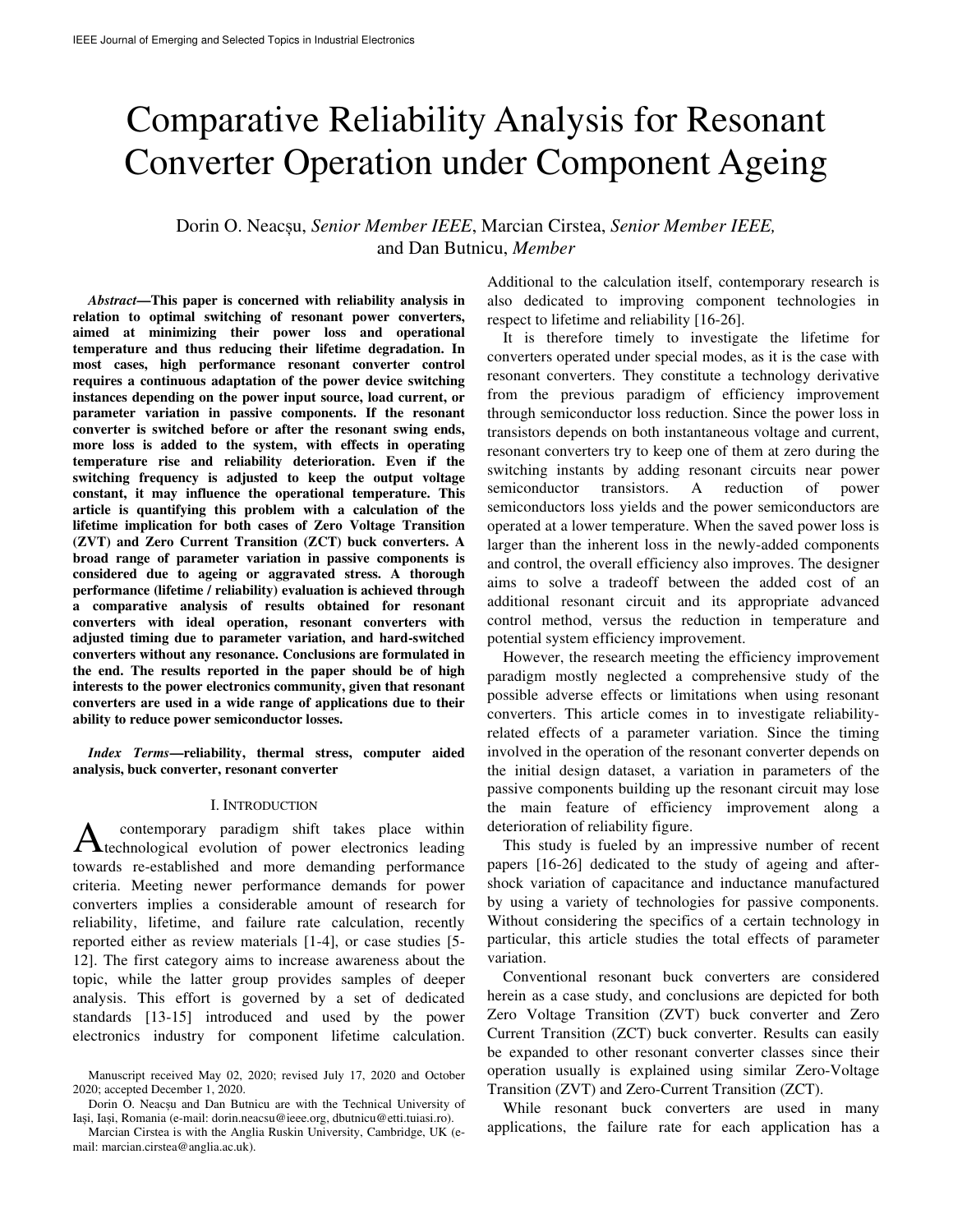## different structure:

• Converters working with low-voltage (under 20 Volts), high-current (hundreds of Amperes) in telecom and computer applications have the system lifetime strongly dependent on the output capacitor bank. In such case, a multitude of capacitors are used in parallel to satisfy the ripple requirement at said large current. When their effect is compared to the effect of semiconductors in overall lifetime calculation, this set of 10-20 capacitors contributes more.

• Converters operated at higher voltage (hundreds of Volts) and lower current (under 50 Amperes) within solar applications have a failure rate strongly dependent on the power semiconductor transistors due to their limited capacitance. When their effect is compared to the effect of semiconductors in overall lifetime calculation, the semiconductors contribute more.

Since the contribution to reliability probability and lifetime calculation of the input/output filters and the control electronics is similar for the converter with or without resonance, this article limits the study to the implications of parameter variation to the failure rate and reliability probability for the power semiconductors and eventual resonant circuit. This is better understood when equations are developed in Section V.

Control solutions for either of Zero Current Transition (ZCT) and Zero Voltage Transition (ZVT) are reported in numerous research papers [27-30] and control integrated circuits are made specifically for this class of converters.

This paper follows a preliminary study [32] where the switching frequency range for a ZVT buck converter was limited to 10% range by the control ICs while the parameters of the passive components are allowed to vary within +/- 25%. The current paper justifies in Section III a narrower interval for the variation of the passive components based on datasheet and manufacturer information. Thus, calculation of reliability is mostly possible without hitting the frequency limits.

After the problem is stated and explained in Section I, Section II reviews some essential theory behind the resonant buck converters operated with either of Zero Current Transition (ZCT) and Zero Voltage Transition (ZVT). Section III appraises the ageing and after-shock variation of parameters in passive components. Section IV illustrates practically the operation with misalignment control for either of Zero Current Transition (ZCT) and Zero Voltage Transition (ZVT) buck converters. Finally, Section V offers an example of reliability calculation, and Section VI sums up conclusions. In the context of this paper, the misalignment corresponds to the case of a change in parameters of passive components that makes the original design obsolete.

The main contributions of the article are as follows:

Reviews literature and sums up the possible causes for ageing and after-shock parameter variations for various technologies of inductance or capacitor components. This analysis demonstrates dependency of technology selection on results at each voltage level. This review led to the selection of a ceramic capacitor with a capacitance value change of 2% per hour-decade and an inductor with an inductance value change of 4% per hour-decade, both used to estimate the effect of component ageing to the lifetime and reliability calculation.

- Builds a strong argument for the problem of misalignment control of resonant converters due to ageing and quantifies analytically its effects into reliability. On this respect, the paper illustrates practically thermal effects of control misalignment for either of ZCT and ZVT converters.
- Provides an example for calculation of lifetime for resonant converters since this is not available in literature. In this respect, the paper develops a primer in Excel for the calculation of reliability of a power converter. These instruments are scalable as they can be further used for any other resonant converter to the extent that any resonant converter can be reduced at a ZVT or ZCT operation.

### II. RESONANT BUCK CONVERTERS

# *A. ZVT Conversion*

The resonant buck converter builds upon a conventional buck converter where a series inductance *L<sup>r</sup>* and a parallel capacitor *Cr* have been added near the power transistor, Fig. 1. The important transition moments can be seen on Fig. 2.

The equations related to operation of resonant buck converters are presented in Appendix, and these demonstrate that a proper operation can be achieved within certain operation conditions only.

Within a conventional buck converter, the switching instants are defined based on the duty cycle required to produce a certain output voltage. For a resonant converter, additional limits for operation are imposed to maintain either zero-voltage or zero-current capability. These values are dependent on  $L_r$  and  $C_r$  as well as on the load current  $I_l$  and converter's input voltage *E*. For unified design, the components  $(L_r$  and  $C_r$ ) added to the circuit for the resonant swing, can be characterized jointly with a resonant frequency *fr* and a characteristic impedance *Zr*.

$$
f_r = \frac{1}{T_r} = \frac{1}{2 \cdot \pi \cdot \sqrt{L_r \cdot C_r}}\tag{1}
$$

$$
Z_r = \sqrt{\frac{L_r}{c_r}}\tag{2}
$$

Passive components are considered with constant parameters in conventional design process and the load current becomes the only variable parameter during the operation. The *ZVT* resonant circuit works properly when:

$$
Z_r \cdot I_L \ge E \tag{3}
$$



Fig. 1: Principle of the ZVT Resonant Buck Converter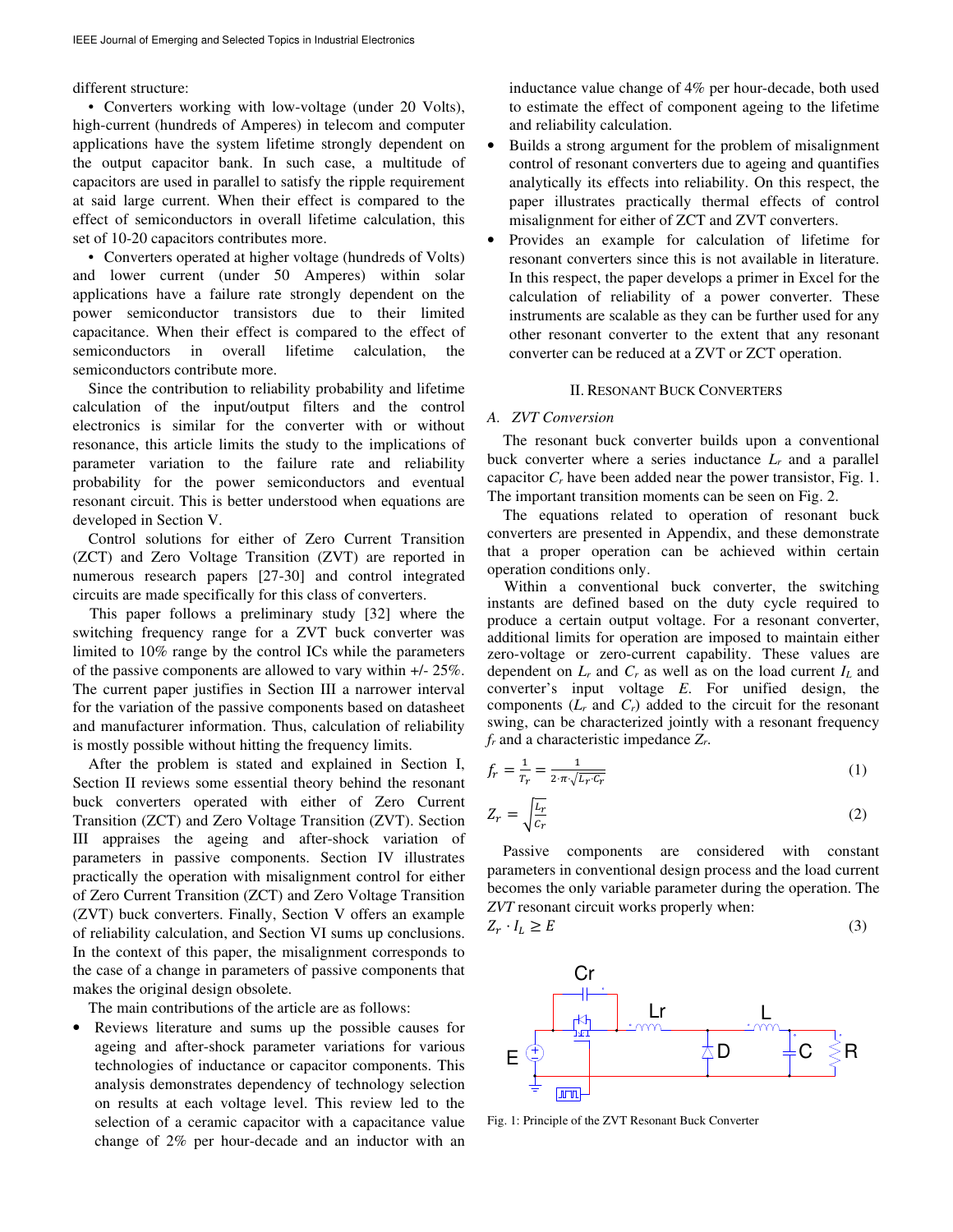

Fig. 2 Waveforms for operation of the ZVT Resonant Buck Converter

Considering a resonant operation at any current above 40% of the maximum load current yields:

$$
\sqrt{\frac{L_r}{C_r}} \cdot 0.4 \cdot I_L \ge E \tag{4}
$$

This design example considered in *Table I* leads to:

$$
\frac{L_r}{c_r} \ge 225 \to L_r = 5 \mu H; C_r = 22 nF \tag{5}
$$

TABLE I COMPLETE DATASET FOR THE SIMULATION-BASED TESTS

*Common for both ZVT and ZCT* 

*MOSFET Transistor IRFP460 Gate voltage = 20 V Gate resistance = 4.3* <sup>Ω</sup> *Ambient temperature = 25<sup>0</sup>C Power Diode CS240650 Supply voltage 120 V Output voltage 48 V (potential telecom application)*

#### *ZVT buck converter*

*Variable load current, maximum at 20 A Power semiconductor transistor, nominal frequency 197 kHz Duty cycle for operation at 20 A, ~ 61%* 

#### *ZCT buck converter*

*Variable load current, maximum at 12 A Power semiconductor transistor, nominal frequency 165 kHz* 

$$
V_{out} = E \cdot \left[1 - \frac{t_{zero}}{r}\right] + E \cdot \frac{1}{2} \cdot \frac{E}{l_L} \cdot \frac{1}{\omega_r \cdot z_r}
$$
(6)  
where (demonstration not included herein)  

$$
t_{zero} = t_4 - t_0 = \frac{E}{l_L} \cdot \frac{1}{\omega_r \cdot z_r} + \frac{1}{\omega_r} \cdot \left[\pi + \arcsin\left(\frac{E}{z_r \cdot l_L}\right)\right] + \frac{1}{\omega_r} \cdot \frac{1}{E} \cdot \left[1 + \sqrt{\left[1 - \left[\frac{E}{z_r \cdot l_L}\right]^2\right]}\right]
$$
(7)

Fig. 3 plots eqs. (6-7) and illustrates the variation of the output voltage for a variation of the parameters *Lr*, *Cr* with ±25% for the converter considered in Fig. 1 and numerical example in *Table I*. Due to the complex resonance processes, the output voltage yields lower than the equivalent hardswitched buck converter case, operated with the same duty cycle. Both examples in Fig. 3 show that the highest output voltage is achieved when  $L_r$  and  $C_r$  are at their lowest value within the variation range, -25% in example. The variation of the output voltage has a maximum of ~40% from nominal.



(a) Output voltage in [V] for ideal operation, for load current of 20 A, and switching frequency of 197 kHz.



Thence, conclusions for the proper operation yield.

- ZVT can be obtained for certain current levels while light loads do not reduce power transistor switching loss.
- Since the duration of the off-state is dictated by the circuit conditions, the resonant buck converter can control the output voltage only by changing the period of the entire cycle using a variable control frequency.
- *B. Dependency on parameters of ZVT converter*

Observing waveforms in Fig. 2 yields (see Appendix):

(b) Output voltage in [V] for ideal operation, for load current of 12 A (60%), and switching frequency of 247 kHz.

Fig. 3 Microsoft Excel contour graphs for variation of the output voltage at parameter variation, for the numerical data set from Table 1, calculated for ideal conditions, using (6-7).

In order to compensate for the steady-state error of the output voltage, a closed-loop system is adjusting the switching frequency. This principle is very used in the design of control integrated circuits (ICs). Among numerous examples of ICs controlling resonant converters with a variable switching frequency as result of the closed-loop control, it is worth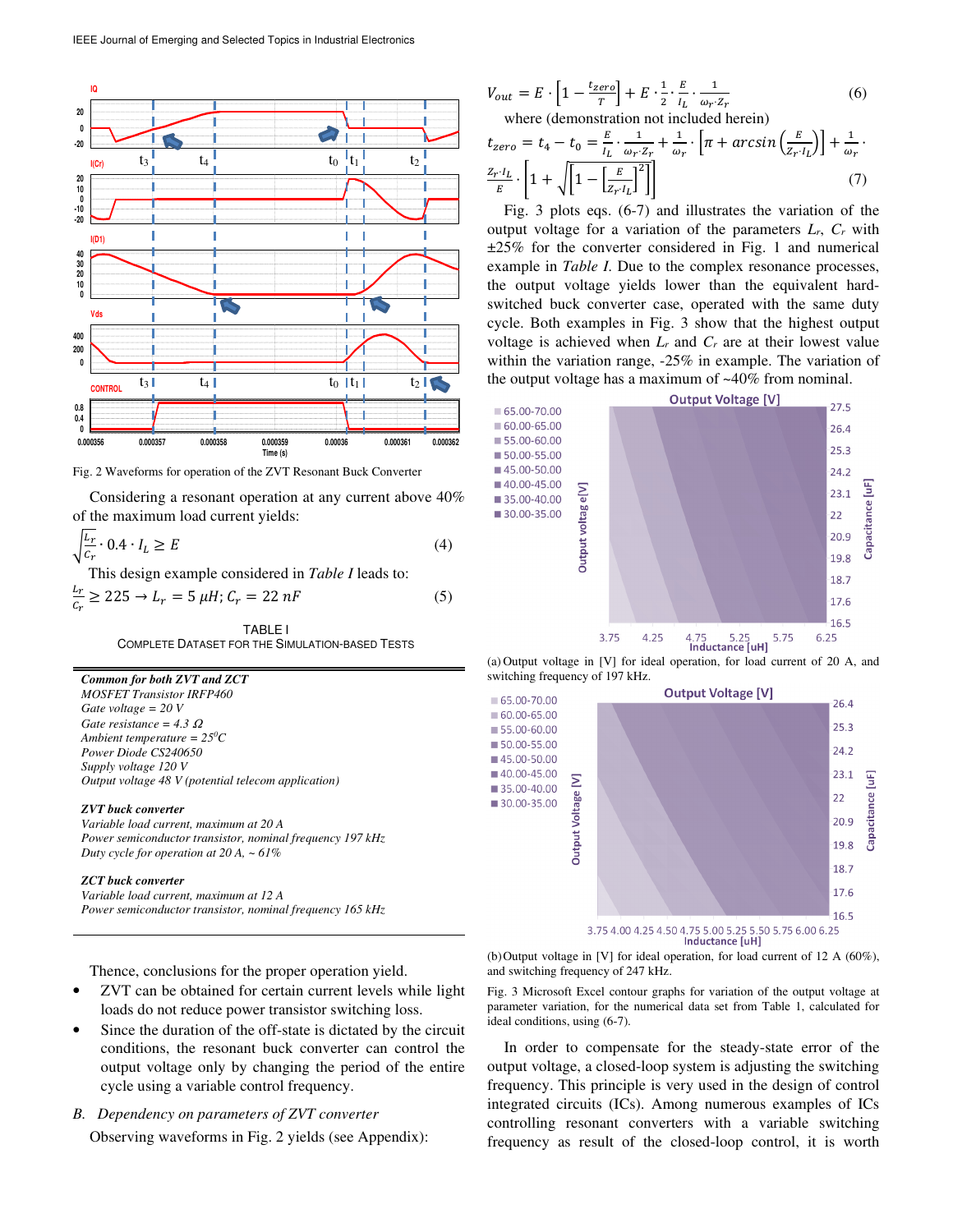noting LD405, GP605, CS3805, UC3860, UC1861, UC1864, UC1865, MC34066, and CS360. All these ICs adjust the timing range with external resistors and capacitors.

Fig. 4 demonstrates that a variation in the range of  $\pm 25\%$  of the parameters  $L_r$ ,  $C_r$  produces a variation of the control period within the same  $\pm 25\%$  range.

**Control PWM period [usec]** 



Fig. 4 Variation of the switching period at parameter values used to keep the output voltage constant under a load current of 20 A

#### *C. Zero-Current Transition (ZCT) Buck Converter*

As an alternative to the ZVT converter, resonant circuits for Zero Current Transition (ZCT) of a buck converter are shown in Fig. 5(a or b). This article considers the solution in Fig. 5(a) and significant waveforms are provided with Fig. 6.

The key to the entire operation is to have enough energy within the resonant operation so that the current through *L<sup>r</sup>* reaches zero. The constraint is defined as:

$$
Z_r \cdot I_L = \sqrt{\frac{L_r}{c_r}} \cdot I_L \le E \tag{8}
$$

This design leads to:

$$
\frac{L_r}{c_r} \le 100 \to L_r = 3.3 \,\mu H; C_r = 68 \, nF \tag{9}
$$



Fig. 5 Quasi-resonant circuit for ZCT



Fig. 6 Waveforms for operation of the ZCT Resonant Buck Converter

**Output Voltage [V]** 



Fig. 7 Variation of the ZCT converter's output voltage at parameter variation, for dataset from Table I, calculated for ideal conditions.

#### *D. Dependency on parameters of ZCT converter*

It is important to note that the output voltage depends on the resonant period which governs the conduction interval for the main transistor.

$$
\frac{V_o}{E} = \frac{T_r}{T} \tag{10}
$$

It yields:

$$
\frac{V_o}{E} = \frac{1}{T} \cdot 2 \cdot \pi \cdot \sqrt{L_r \cdot C_r} \tag{11}
$$

Fig. 7 shows that the output voltage is very sensitive to the  $L_r$ ,  $C_r$  parameter variation (herein,  $\pm 25\%$ ) without control. The control should adjust switching frequency with a constant duty cycle for a limited range, or consider a fixed on-time and vary both duty cycle and switching frequency for a wider range. The control is therefore more difficult than for ZVT converter.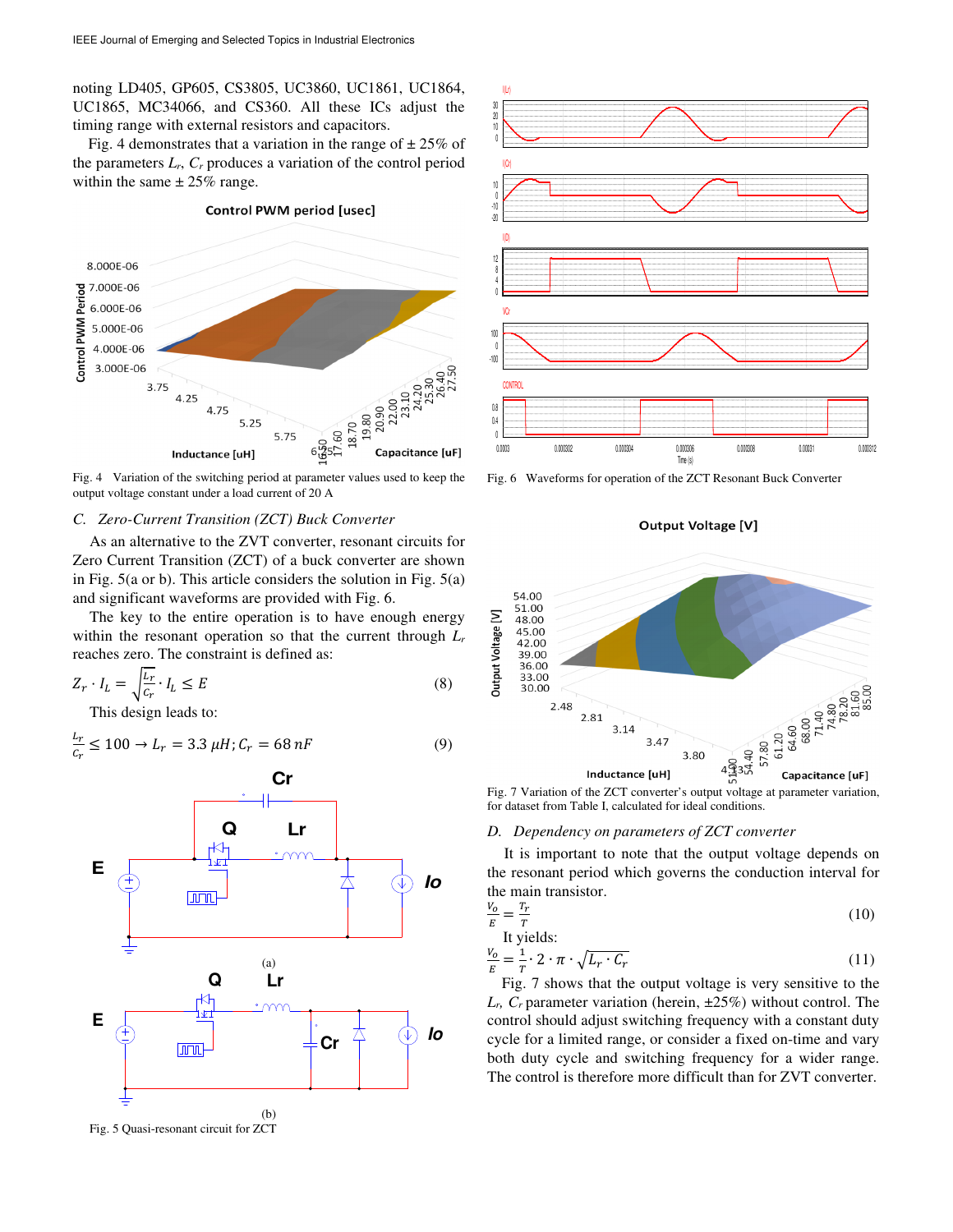# III.AGEING AND AFTER-SHOCK PARAMETER VARIATION FOR THE PASSIVE COMPONENTS

This Section reviews possible causes for parameter degradation in passive components and estimates the maximum amount for this variation based on component data. This would be further considered in our analysis for a calculation in reliability effects.

Ageing and after-shock parameter variation of the *Lr, C<sup>r</sup>* passive components possibly lead to a deterioration of the resonant constraint. As a mostly-neglected secondary effect, these also deteriorate the reliability performance and reduce the lifetime of the converter.

Ageing is a normal development when using the passive components continuously, even if under nominal conditions. The most obvious consequence of ageing for passive components consists of an increase of calorimetric (resistive) loss. However, certain technologies for fabrication of passive components are demonstrated to produce a variation of the nominal values of the main parameter, either inductance [16- 18] or capacitance [19-25]. This is a contemporary research topic [16-25] and a series of recent papers [26-27] have addressed the effects of parameter variation due to ageing. A review of literature is next summarized.

*Ceramic capacitors* [19-22] usually have a decrease of capacitance with age at a rate of 1% per logarithmic decade of hours, depending on their dielectric:

- Dielectric class C0G (similar to *Teflon film capacitors*) observe a negligible change in capacitance [21,22].
- Dielectric class X7R/X5R (the second character indicates the maximum temperature: 5 corresponds to 85°C, and 7 corresponds to 125°C) observe a decrease of capacitance with  $1 - 2.5\%$  per hour-decade. The spec for  $-R$  capacitors  $(X5R/XTR)$  is of  $\pm 15\%$  maximum capacitance change over the operational temperature range [21,22], that is the best among all classes. This is not important for resonant converters where the temperature is kept at bay.
- Dielectric class Z5U observe a decrease of capacitance with 6% per decade [21], and it is not recommended for resonant converters.

In the last two classes, the ageing process can be reset by heating the dielectric above its Curie Point, which is actually impossible in a practical power converter.

*Metallized Film capacitors* [25] are also seeing a negative decrease in capacitance at a rate  $\sim 0.5\%$  per 1,000-hour at polypropylene and ~1% per 1,000-hour at polyester. In both cases, operation with high ripple current and voltage close to rating prominently accelerate degradation.

The *aluminum and tantalum capacitors* [23-24] go through a gradual (linear) decrease in capacitance over time at a higher rate  $($   $\sim$  10%/100-hour) than ceramic or film capacitors. This may affect the output filter which is not the topic herein.

Unlike the ageing degradation of capacitors, the degradation of *inductor* [16-18] demonstrates a greater dispersion, and it is difficult to quantify analytically. However, the inductance shows a negative change in time (~10% for thick film inductors, to 1,000-hours). Despite the lack of unanimously

agreed value for the rate of ageing, we have inferred 4% as a worthy benchmark for our analysis.

All of the above consider otherwise ideal operation conditions. This means that additional heat produced by increased resistive loss or change in capacitance are not accounted for, even if these also accelerate degradation.

Most aluminum or electrolytic capacitors are rated to 10,000-hours only, which seems too low since continuous usage during one year means 8,760-hours. Hence, these need to be used in de-rated condition for bus voltage and current ripple. Alternatively, special capacitor classes, usually called *ultra-long-life aluminum electrolytic* capacitors (for example, LLE series from Nichicon), are designed to satisfy the 15-20 years lifetime rating of the entire equipment.

Some manufacturers offset loss of capacitance from time of measurement to the first 1,000-hour age by using asymmetric inspection tolerances. For example, if it is known that the total capacitance loss to 1,000-hour will be 5%, then the capacitors may have the production end inspection set to -15%/+25% tolerances instead of more common  $\pm$  20% tolerances. The production end tolerance represents the maximum expected range in capacitance compared to its listed value.

Otherwise, class 2 dielectrics such as X7R and X5R need to be operated far from voltage rating since they lose significant capacitance as operation approach the rated voltage. There is also a capacitance change possible with temperature, for instance X5R dielectric observes 5% decrease for each 20°C increase above 40ºC.

Given these considerations, the best choice for the resonant tank capacitor consists of a NP0-type (negative-positive-zero ppm/°C) multilayer ceramic capacitor. NP0 Ceramic Capacitors (also coded C0G) are made from a mixture of titanium oxides and are temperature-compensating devices. Other materials include neodymium, samarium, and other rare earth oxides. It means that it has a flat response across a wide range of temperatures and age better. This class of capacitors is not available at higher voltages, maybe the widest range available could be 100 nF @ 50 Vdc. The possible lack of available NP0-type capacitors justifies the need for this article especially when using other capacitor classes in resonant converters.

Another effect consists in a change of the main parameter (inductance, capacitance) due to an operational shock, like the inductor's current or the capacitor's voltage would occasionally go to an unexpectedly high value. Effects like dielectric absorption or magnetic remanence became more visible in modern time due to reduction of other imperfections with technology improvement. These aspects are more difficult to model and there are less important reference papers with a complete description.

In a review conclusion for our study, this application implies the selection of a ceramic capacitor (X7R or X5R) with a capacitance value change of 2% per hour-decade [21,22], and an inductor with an inductance value change of 4% per hour-decade [16-18]. This article estimates the effect of component ageing to the lifetime and reliability calculation.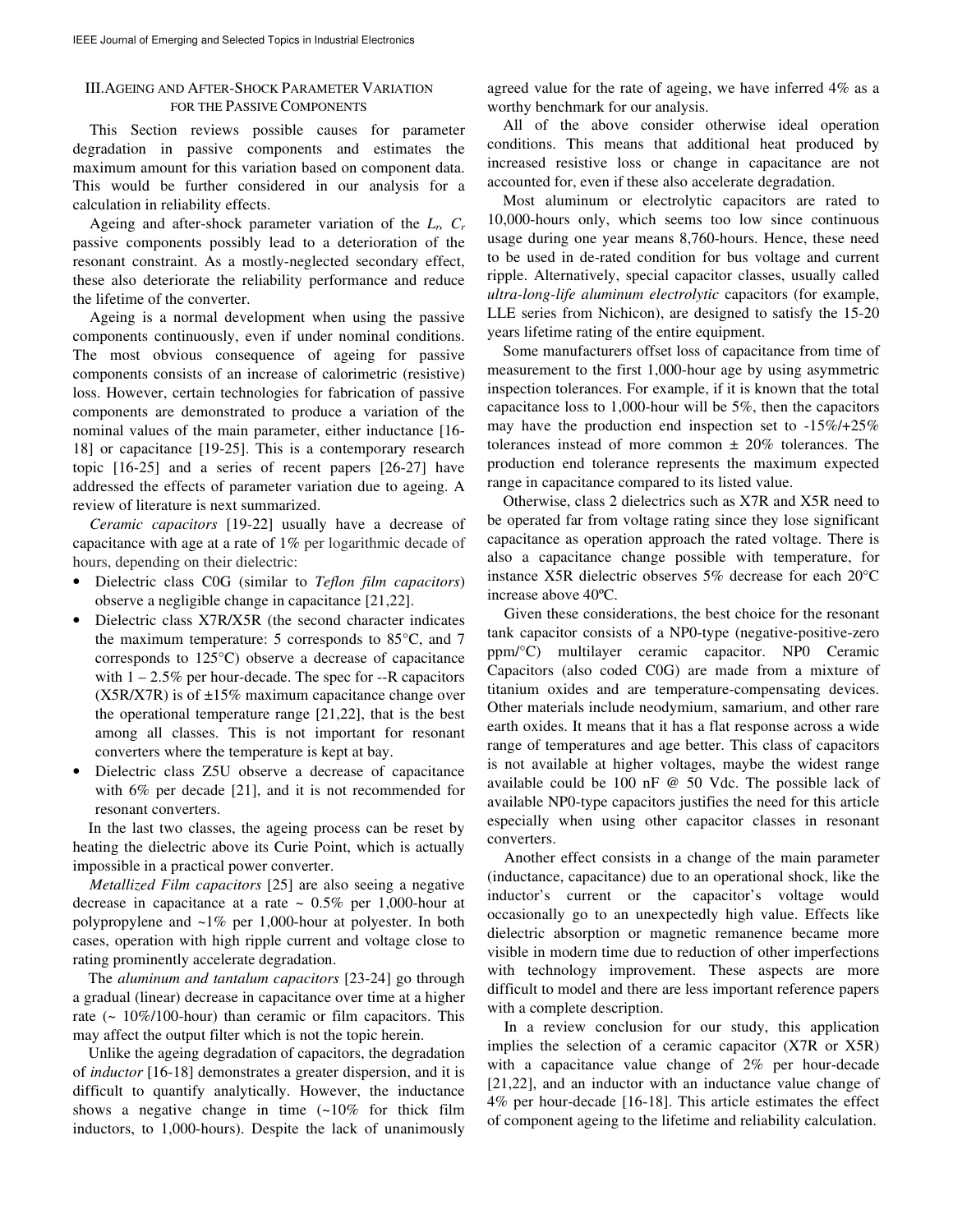

Fig. 8. Model for the thermal analysis of a ZVT buck converter at nominal.

#### IV.OPERATION WITH VARIABLE FREQUENCY

Since the lifetime calculation strongly depends on the operational temperature of the power semiconductor transistors, a precise evaluation of power loss and temperature is required. This can be achieved with one of the two methods.

- A high-level simulation model for the power semiconductor transistor associated with a systematic parameter variation [32].
- A thermal camera monitoring when parameters are changed, under a test duration time penalty [34].

This Section analyses the thermal behavior of the resonant buck converter under a parameter variation. The analysis is performed with thermal models in PSIM simulation [33] PSIM software system comes with thermal models for power transistors, that simply replicate datasheet information. Given its wide acceptance by industry, the software product has the same guarantee of accuracy as an oscilloscope product. Using a simulation tool can save hours of analysis at various operation points.

The goal of this test is to evaluate the thermal effects of an operation with misalignment due to resonant component variation.

## *A. ZVT Circuit*

A PSIM thermal model for ZVT buck converter is built in Fig. 8. The loss components for semiconductors are based on datasheet energy loss information embedded within the PSIM model. Loss power components are therefore compiled from graphs based on Eon and Eoff energies, rather than calculated as a current-voltage product. The static junction temperature value is calculated with an equivalent electrical circuit. The computation ripple is within 0.17% at 10 ns fixed step.

Tests for ZVT converter are performed at a nominal load current of 20 A and collected for variation of the inductance and capacitance values, from nominal to a maximum of  $\pm 15\%$ . An interval centered on nominal parameter (capacitance or inductance) is considered for sake of completeness, despite

knowing that capacitance change is negative and logarithmic in respect to time, Section III.

The junction temperature is observed in Fig. 9 when the duty cycle is maintained constant at around 0.61, and the frequency is changed to keep the output voltage in track, within a wide range of  $157 - 263$  kHz around the nominal switching frequency of 197 kHz (dataset of Table I).

If both  $L_r$ ,  $C_r$  decrease due to ageing, transient processes are faster and the output voltage yields larger, closer to the conventional buck converter value. The control system keeps duty cycle constant and increases switching frequency to decrease output voltage. This produces a decrease in effective pulse duration and remakes the "bad trapezoidal shape" of the current as it was seen at nominal operation. This further results in less conduction loss at such higher switching frequency, like a thermal self-compensation.

## *B. ZCT Circuit*

A PSIM thermal model for the ZCT buck converter is similarly built around IRFP460 MOSFET transistor and a Powerex CS240650 diode, Fig. 10. Tests are performed at a nominal load current of 12 A and collected for variation of the inductance and capacitance values, from nominal to a maximum of  $\pm 25\%$ . The junction temperature is observed in Fig. 11 when control of the output voltage is achieved with a constant on-time and variable frequency in a range 147 – 212 kHz (nominal switching frequency of 162 kHz).

Similar to the ZVT case, the reliability and lifetime calculation must observe the worst case, that is this maximum value of the junction temperature. The worst case occurs herein when the capacitor reaches a large value and the inductor are at its lowest values. The negative decrease in capacitance (demonstrated in Section III for different capacitor classes) does not have a major impact in lifetime of a ZCT converter. From this point of view, the ZCT converter is more advantageous than the ZVT buck converter.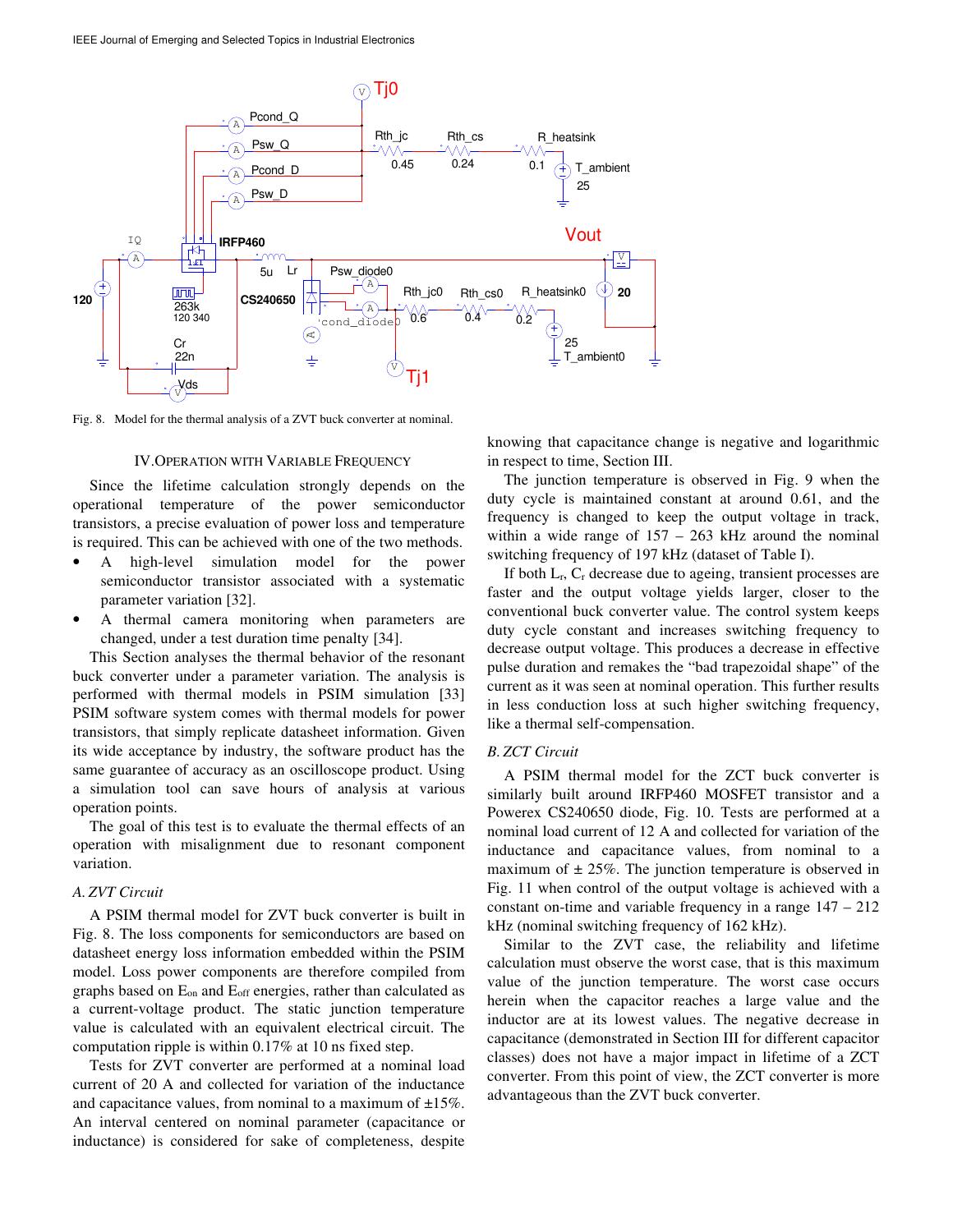

Fig. 10 Model for the thermal analysis of a ZCT buck converter at nominal.

Junction Temperature [°C]



Fig. 9 Transistor junction temperature (Celsius) for ZVT converter with a constant output voltage and under a load current of 20 A. The thermal model for the MOSFET transistor includes  $R_{th\_jc} = 0.45$  °C/W,  $R_{th\_cs} = 0.24$ °C/W,  $R<sub>th</sub>$ <sub>heatsink</sub>= 0.10°C/W, ambient temperature of 25°C.



Junction Temperature [°C]

Fig. 11 Transistor junction temperature (Celsius) for the ZCT converter with a constant output voltage and under a load current of 12 A. The thermal model for the MOSFET transistor includes  $R_{th\_jc} = 0.45$  °C/W,  $R_{th\_cs} = 0.24$  °C/W,  $R_{th\_heatsink} = 0.10 °C/W$  and ambient temperature of 25°C.

# V. RELIABILITY CALCULATION

*A. Theory* 

Failure rate is the frequency with which a system fails, expressed in failures per unit of time. In a simplified approach, the reliability calculation can consider the failure rate as being constant during the lifetime of the system. However, parameter variation justifies a time-varying failure rate, which slightly complicates calculation.

For a power converter, all components are considered equally important and the failure rate of a system is the sum of the failure rates for each individual component. This means that the overall failure rate yields:

$$
\lambda_{\text{SYSTEM}} = \sum_{i=1}^{N} \lambda_i \tag{12}
$$

where  $\lambda_i$  corresponds to the individual failure rates of the components, like power semiconductors, capacitors, or inductors. For the resonant converter, the failure rate yields:

$$
\lambda_{\text{S}YSTEM} = \lambda_{\text{MOSEET}} + \lambda_{\text{CONTROL}} + \lambda_{\text{DIODE}} + \lambda_{\text{INDUCTOR}} + + \lambda_{\text{OUT}\_\text{CAPACITOR}} + \lambda_{\text{Lr}} + \lambda_{\text{Cr}} \tag{13}
$$

Each individual component (or term in (13) ) is considered to have a known and constant failure rate  $(\lambda_{base})$ , which is further de-rated through a series of stress factors.

$$
\lambda = \lambda_{base} \cdot \prod_{i=1}^{m} \pi_i = \lambda_{base} \cdot \pi_T \cdot \pi_V \cdot \pi_A \cdot \pi_R \cdot \pi_E \cdot \pi_C \cdot \pi_Q \tag{14}
$$

In the most complete form, these stress factors refer to temperature  $(\pi_T)$ , voltage stress  $(\pi_V)$ , circuit/application  $(\pi_A)$ , rating ( $\pi$ <sub>R</sub>), environment ( $\pi$ <sub>*E*</sub>), construction ( $\pi$ <sub>*C*</sub>), and product quality  $(\pi_Q)$ . Some of these stress factors have similar values for conventional and resonant converters, some are different due to their actual operation point.

The numerical characterization (forecast) of these stress factors comes from the actual model used for calculation, and it is consistent in standards like MIL-HDBK-217, IEC TR62380, or FIDES. The values of the stress factors are provided in tables of the standard which use various application parameters for reading. Not unlike a weather report, a proper design procedure should consider all forecast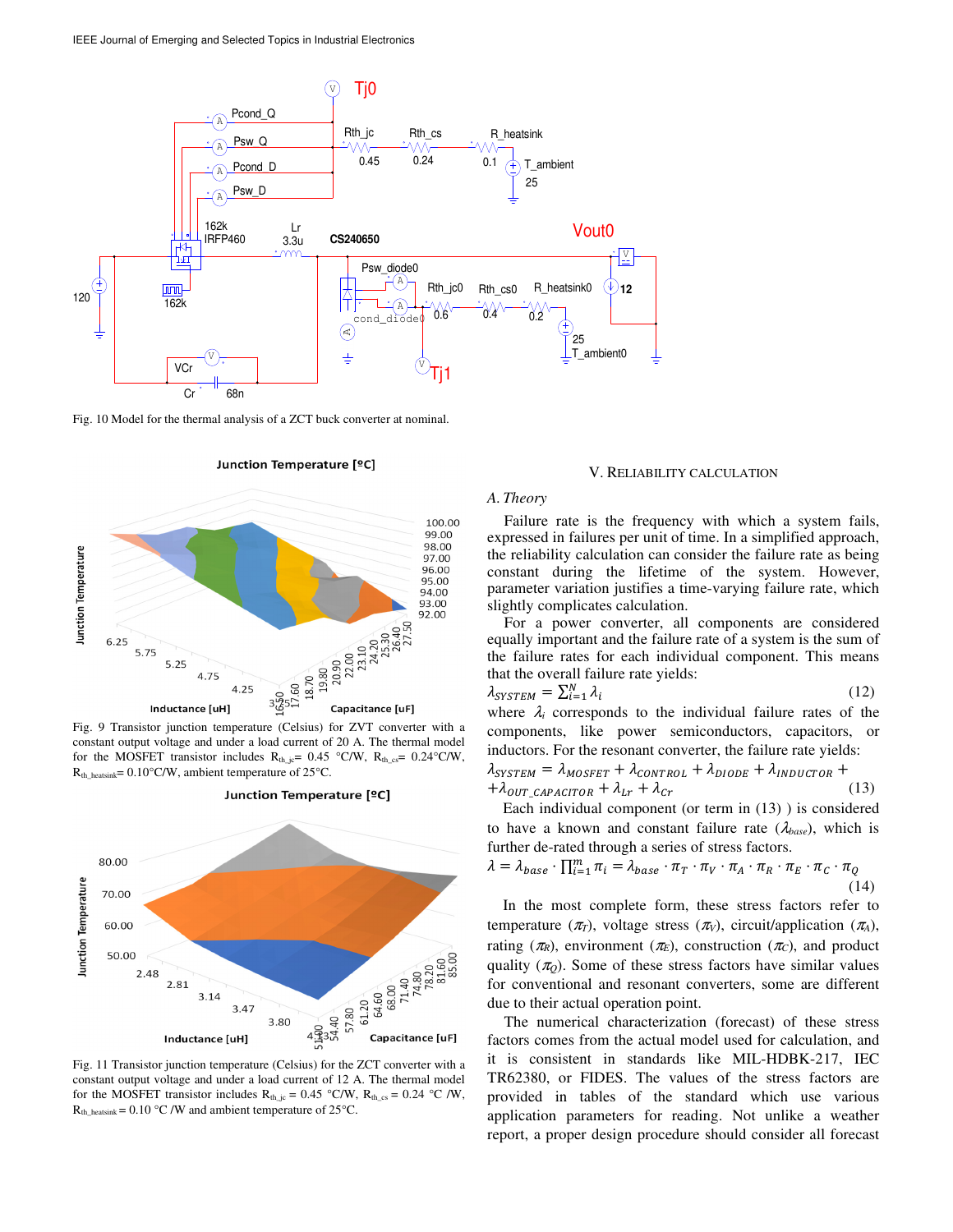methods for calculation within the worst possible operation mode, and conclude after observation of the worst result, that is the shortest lifetime expectancy.

MIL-HDBK-217 [13] is an older US military standard with data based on a wide collection of results. Regrettably, it does not provide enough detail on certain new technologies for inductors and capacitors. From this point of view, the novel *International Electrotechnical Commission*'s TR62380 [14] is more successful. Dependence of reliability calculations of different standards on the temperature has been analyzed and it has been shown that the temperature has a little influence on calculations in IEC TR62380 and a great dependency on the temperature with FIDES [15] and MIL-HDBK-217.

Finally, the FIDES method [15] shows no dependency on the voltage stress. In most cases, this does not matter since the designers of the circuits always rate voltage far enough from the nominal voltage.

## *B. ZVT, using MIL-HDBK-217*

A ZVT buck converter setup is considered for load current under 20 A load and a 48 V output voltage, when supplied from 120 V. Three converter structures are considered herein:

- Ideal resonant converter, without parameter variation (case "1" below).
- A resonant converter, controlled with constant duty cycle and variable frequency for constant output voltage when (-25%) parameter variation occurs (case "2" below).
- A conventional buck converter (case "3" below).

What concerns data in *Table II*, the conduction loss for the switch in the resonant converter is higher than the conventional case because the conventional current is augmented by the resonant current. Conversely, the switching loss in the switch is drastically reduced due to switching at or near zero current. The sum of conduction and switching losses may be or not larger than the conventional case. Hence, a proper comparison should also include the diode in the same converter. Whenever the conduction loss is dominant for the switch due to the duty cycle, it is not for the diode. In cases when the input and output voltages are fixed by applications, the overall loss (that is switch plus diode) should be considered for a comparison (herein, 105 W for resonant converter and 138 W for conventional converter).

The same failure rate can be considered for the control circuit and the main passive components (buck inductor and the output capacitor) in either of the three circuits. The investigation in the current article is constrained to the lifetime contribution from the main power semiconductors and the added resonant components. The previous models provide data from *Table II* for ZVT buck converter and it demonstrates that parameter variation is not a concern.

The considered system-level failure rate for the three converters yield as follows.

$$
\Delta \lambda_1 = \lambda_{MOSFET,1} + \lambda_{DIODE,1} + \lambda_{Lr,1} + \lambda_{Cr,1}
$$
 (15)

$$
\Delta \lambda_2 = \lambda_{MOSFET,2} + \lambda_{DIODE,2} + \lambda_{Lr,2} + \lambda_{Cr,2}
$$
 (16)

$$
\Delta \lambda_3 = \lambda_{MOSFET,3} + \lambda_{DIODE,3} \tag{17}
$$

The power MOSFET device has a failure rate as follows.  $\lambda_{MOSFET} = \lambda_{base} \cdot \pi_A \cdot \pi_T \cdot \pi_V \cdot \pi_Q \cdot \pi_E$  (18)

TABLE II THERMAL RESULTS FROM PSIM ANALYSIS

| <b>Parameter</b>                                   | Case 1          | Case 2          | Case 3 |
|----------------------------------------------------|-----------------|-----------------|--------|
| $L_r$ , $C_r$                                      | $5\mu$ H, 22 nF | 3.75µH, 16.50nF | n/a    |
| Output voltage [V]                                 | 48.17           | 48.10           | 48.17  |
| $Sw.$ freq [ $kHz$ ]                               | 197             | 263             | 197    |
| Duty cycle                                         | 0.61            | 0.61            | 0.44   |
| $Pcond_Q[W]$                                       | 89.23           | 89.07           | 79.73  |
| $Psw\_Q$ [W]                                       | 0.10            | 0.16            | 6.63   |
| $Tj\_Q$ [ $^{\circ}C$ ]                            | 96.35           | 96.25           | 93.29  |
| $Pcond_D[W]$                                       | 15.21           | 15.22           | 14.31  |
| $Psw\_D$ [W]                                       | 0.30            | 0.50            | 36.59  |
| $Tj\_D$ $\int$ <sup><math>\sigma</math></sup> $CI$ | 43.62           | 43.88           | 86.09  |

The stress factors refer to temperature  $(\pi_T)$ , voltage stress ( $\pi$ <sup>V</sup>), circuit/application ( $\pi$ <sup>A</sup>), environment ( $\pi$ <sup>E</sup>), and product quality  $(\pi_0)$ .

All terms in (18) are depicted from MIL-HDBK-217F (notice 2 of February  $28<sup>th</sup>$ , 1995):

- Base failure rate for a low-frequency Si FET (page 6.8/61) is 0.012.
- Application factor  $\pi_A = 10$ , for power above 250W.
- Environment factor  $\pi_E = 6$ , for application classified as "*Ground, Fixed*".
- Quality factor  $\pi_Q = 2.4$ , for production of discrete semiconductors ("*JAN*").
- Voltage factor is considered as unitary.
- Temperature factor  $\pi_T$  depends strongly on temperature within a ratio of 1:8.7. This leads to 3.4 at  $\sim$  95 $^{\circ}$ C.

Using these numerical values helps calculation of the contribution to failure rate as follows.

$$
\lambda_{MOSFET,1} \cong \lambda_{MOSFET,2} \cong \lambda_{MOSFET,3} = \lambda_{base} \cdot \pi_A \cdot \pi_T \cdot \pi_V \cdot \pi_Q \cdot \pi_E = 0.012 \cdot 10 \cdot 6 \cdot 2.4 \cdot 1 \cdot 3.4 = \frac{5.87F}{10^6 h} = 5,875FIT
$$
\n(19)

As per MIL-HDBK-217F (notice 2 of February 28<sup>th</sup>, 1995), a power Si diode has a failure rate as follows.

$$
\lambda_{DIODE} = \lambda_{base} \cdot \pi_C \cdot \pi_T \cdot \pi_V \cdot \pi_Q \cdot \pi_E \tag{20}
$$

The stress factors depend on application and can be identified for each of the three cases selected for our analysis as being the same except for the temperature.

- Base failure rate for a low-frequency fast-recovery Si diode (Page 6.1/55) is 0.025.
- Construction factor  $\pi_A = 1$ .
- Environment factor  $\pi_E = 6$ , for application classified as "Ground, Fixed".
- Quality factor  $\pi_0 = 2.4$ , for production of discrete semiconductors ("JAN").
- Voltage factor is considered as unitary.
- Temperature factor:  $\pi_T = 1.5$  at ~ 45<sup>o</sup>C and  $\pi_T = 3.0$  at  $~\sim 85^{\circ}$ C.

The diode lifetime is calculated as follows.

$$
\lambda_{DIODE,1} = \lambda_{DIODE,2} = \lambda_{base} \cdot \pi_C \cdot \pi_T \cdot \pi_V \cdot \pi_Q \cdot \pi_E = 0.025 \cdot 1 \cdot 6 \cdot 2.4 \cdot 1 \cdot 1.5 = \frac{0.54F}{10^6 h} = 540FIT
$$
\n(21)  
\n
$$
\lambda_{DIODE,3} = \lambda_{base} \cdot \pi_C \cdot \pi_T \cdot \pi_V \cdot \pi_Q \cdot \pi_E = 0.025 \cdot 1 \cdot 6 \cdot 2.4 \cdot 1.5 \cdot 1.5 \cdot 1.5 \cdot 1.5 \cdot 1.5 \cdot 1.5 \cdot 1.5 \cdot 1.5 \cdot 1.5 \cdot 1.5 \cdot 1.5 \cdot 1.5 \cdot 1.5 \cdot 1.5 \cdot 1.5 \cdot 1.5 \cdot 1.5 \cdot 1.5 \cdot 1.5 \cdot 1.5 \cdot 1.5 \cdot 1.5 \cdot 1.5 \cdot 1.5 \cdot 1.5 \cdot 1.5 \cdot 1.5 \cdot 1.5 \cdot 1.5 \cdot 1.5 \cdot 1.5 \cdot 1.5 \cdot 1.5 \cdot 1.5 \cdot 1.5 \cdot 1.5 \cdot 1.5 \cdot 1.5 \cdot 1.5 \cdot 1.5 \cdot 1.5 \cdot 1.5 \cdot 1.5 \cdot 1.5 \cdot 1.5 \cdot 1.5 \cdot 1.5 \cdot 1.5 \cdot 1.5 \cdot 1.5 \cdot 1.5 \cdot 1.5 \cdot 1.5 \cdot 1.5 \cdot 1.5 \cdot 1.5 \cdot 1.5 \cdot 1.5 \cdot 1.5 \cdot 1.5 \cdot 1.5 \cdot 1.5 \cdot 1.5 \cdot 1.5 \cdot 1.5 \cdot 1.5 \cdot 1.5 \cdot 1.5 \cdot 1.5 \cdot 1.5 \cdot 1.5 \cdot 1.5 \cdot 1.5 \cdot 1.5 \cdot 1.5 \cdot 1.5 \cdot 1.5 \cdot 1.5 \cdot 1.5 \cdot 1.5 \cdot 1.5 \cdot 1.5 \cdot 1.5 \cdot 1.5 \cdot 1.5 \cdot 1.5 \cdot 1.5 \cdot 1.5 \cdot 1.5 \cdot 1.5 \cdot 1.5 \cdot 1.5 \cdot 1.5 \cdot 1.5 \cdot 1.5 \cdot 1.5 \cdot
$$

$$
1 \cdot 3 = \frac{1.08F}{10^6 h} = 1080FIT
$$
 (22)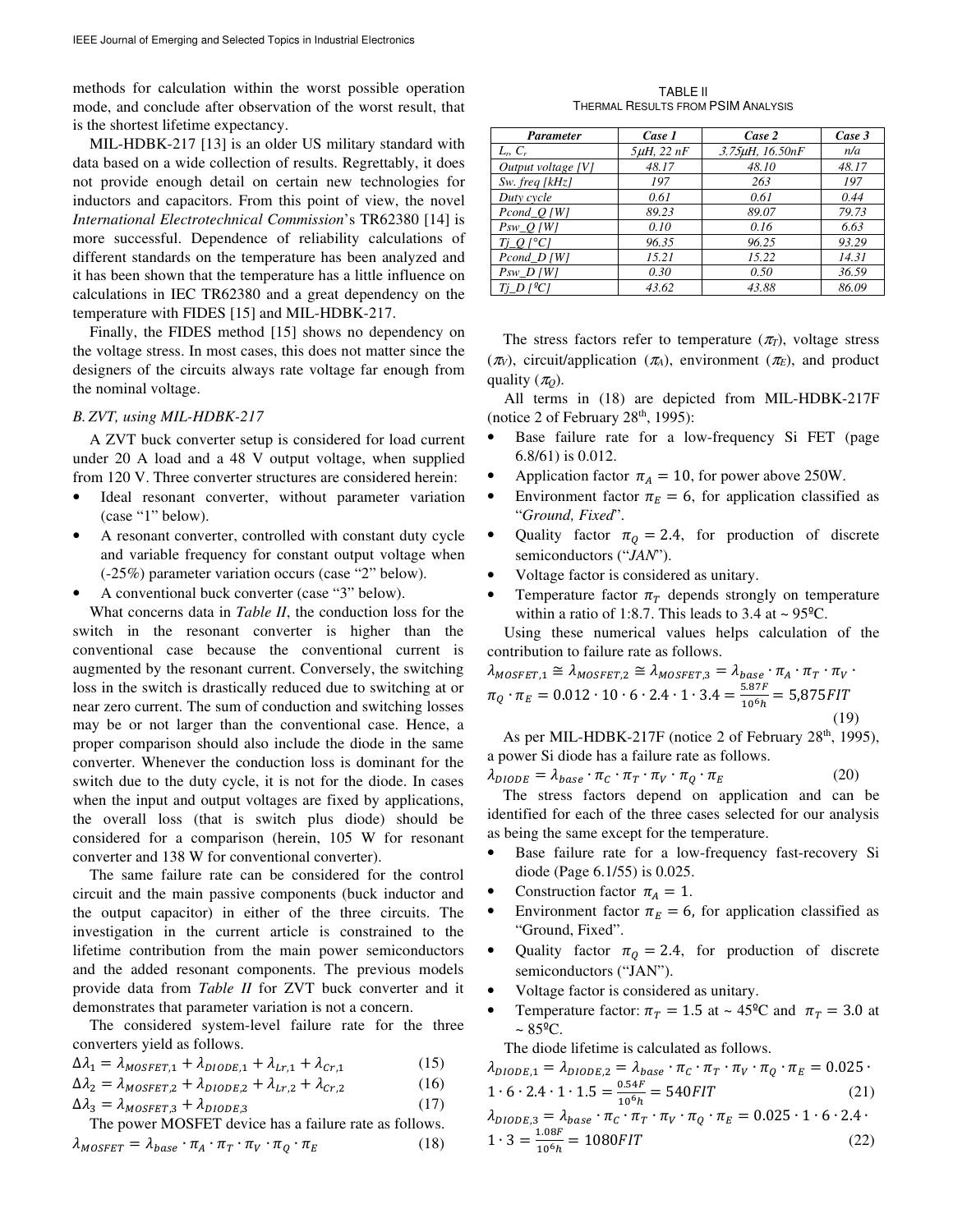The resonant capacitor contributes to the failure rate.

 $\lambda_{Ceramic} = \lambda_b \cdot \pi_Q \cdot \pi_E \cdot \pi_{CV} = 0.00075 \times 1 \times 10 \times 2 =$  $0.015 F / 10^6 h = 15 F I T$  (23)

The resonant inductor contributes to the failure rate.  $\lambda_L = \lambda_b \cdot \pi_Q \cdot \pi_E \cdot \pi_{CV} = 0.00075 \times 1 \times 10 \times 3 =$  $0.0225 F/10^6 h = 23 FIT$  (24)

Finally, the system-level failure rates for the three cases yield as it follows.

$$
\Delta \lambda_1 \cong \Delta \lambda_2 = \lambda_{MOSFET,1} + \lambda_{DIODE,1} + \lambda_{Lr,1} + \lambda_{Cr,1} = 5,875 + 540 + 15 + 23 = 6.453 FIT
$$
\n
$$
\Delta \lambda_3 = \lambda_{MOSFET,3} + \lambda_{DIODE,3} = 5,875 + 1,080 = 6.955 FIT
$$
\n(26)

## *C. ZCT, using MIL-HDBK-217*

This procedure is very close to the one explained above for the *Zero Voltage Transition* converter. In the end, the operational junction temperature makes the difference in actual numerical values. Since the negative decrease in capacitance does not have a major impact in lifetime of a properly controlled *Zero Current Transition* buck converter, details of calculation are not finalized herein.

## *D. Summary of results*

Usually, the failure rate for a system is considered constant and this produces a flat lifetime over time. Based on parameter variation and the calculation at each operational temperature, the actual failure rate yields time-varying, that means ageing effects set-in early during the service life. Such time-varying failure rate needs to be used for reliability calculation. However, the compensation of the component ageing with a variable frequency closed-loop controller leads to minimal variation in junction temperature. Some variation is seen for the diode in *Table II*. The worst-case temperature can be considered in order to avoid a more complicated calculation.

This is studied with a primer in Microsoft Excel able to calculate the effects of constant or time-varying failure rate on reliability probability. Manipulation of component data, peculiar calculation formula and definition of graphs are set for a possible extension to other converters.

Because the constant failure rate  $\lambda$  is expressed in FIT in eq. (22-23), the reliability is calculated with:

$$
R_c(t) = e^{\left(-\frac{t}{10^9} \lambda\right)}\tag{27}
$$

Hence, the probability that the resonant power converter lasts more than 100,000 hours is 52.45%, and 49.88% for the conventional buck converter.

$$
R_{reson} = e^{\left(-\frac{100,000}{10^9} \cdot 6,453\right)} = 52.45\% \tag{28}
$$
\n
$$
R_{conv} = e^{\left(-\frac{100,000}{10^9} \cdot 6,955\right)} = 49.88\% \tag{29}
$$

 $R_{conv} = e^{\left(-\frac{2.356}{10^9}\right)}$ In other words, the probability that the resonant converter lasts more than 20 years is 32.30%, and 29.52% for the conventional buck converter.

$$
R_{reson} = e^{\left(-\frac{175,200}{10^9} \cdot 6,453\right)} = 32.30\%
$$
\n
$$
(30)
$$

$$
R_{conv} = e^{\left(-\frac{1}{10^9} \cdot 6,955\right)} = 29.52\%
$$
 (31)

## *E. Considering probability of occurrence of peak power*

Usually, the working profile is not known. This means the probability of occurrence of peak power as well as of any other power levels are not known before commissioning of the power supply. The failure rate and reliability are hence calculated for the maximum current, at the peak operational power, considered as potential worst case. This was presented in the previous sections.

Alternatively, when the work profile is actually known and the amount of time spent with operation at a certain power level is known, the calculation can be improved with a profile consideration [35].

Table III illustrates calculation for different current levels or precent of the peak power, for the case of resonant buck converter, built with previous parameters. To simplify the explanation, a poor resolution has been considered at 10% load power steps, while computer programs can better discretize the profile graph. The column *"% Time*" shows how much time is spent around each power level within the known repetitive profile, obviously as an example. A prorated failure rate is calculated by considering effect of junction temperature in (19) and (21). Such failure rate is further weighed with " $%$ Time" and added into a profile-dependent failure rate. The reliability probability is calculated with (28), and shown in the bottom rightmost corner. This calculation example calculates probability that the resonant power converter lasts more than 100,000 hours.

It is important to note that the outcome (58.97%) is different from the previously considered worst case of operating always at peak power (52.45%). This means the resonant power converter can survive more if operated occasionally at lower power.

| TABLE III                                                                   |
|-----------------------------------------------------------------------------|
| FAILURE RATE AND RELIABILITY CALCULATED AFTER A PROFILE. USING MIL-HBK-217F |

| <b>LOAD</b> | <b>CURRENT</b> | $TQ[^{\circ}C]$ | $\pi_{\text{\tiny{TA}}}$ | TD1 $[^{\circ}C]$ | $\pi_{\text{\tiny{TB}}}$ | $\lambda_1$ (FIT) | <b>Rreson</b> | % Time                    | IFIT ●%Timel |          |
|-------------|----------------|-----------------|--------------------------|-------------------|--------------------------|-------------------|---------------|---------------------------|--------------|----------|
| 100%        | 20.00          | 96              | 3.4                      | 43                | 1.5                      | 6453              | 52.45%        | 50                        | 3227         |          |
| 90.0%       | 18.00          | 78              | 2.6                      | 40                | 1.4                      | 5035              | 60.44%        | 20                        | 1007         |          |
| 80.0%       | 16.00          | 66              | 2.1                      | 38                | 1.3                      | 4135              | 66.13%        | 10                        | 413          |          |
| 70.0%       | 14.00          | 55              | 1.8                      | 35                | 1.2                      | 3580              | 69.90%        | 10                        | 358          |          |
| 60.0%       | 12.00          | 46              | 1.5                      | 33                | 1.1                      | 3026              | 73.89%        | 5                         | 151          |          |
| 50.0%       | 10.00          | 39              | 1.2                      | 31                | 1.1                      | 2508              | 77.82%        | 5                         | 125          |          |
|             |                |                 |                          |                   |                          |                   |               | $\kappa_{\text{profile}}$ | 5282         |          |
|             |                |                 |                          |                   |                          |                   |               | Rprofile                  | 58.97%       | 100,000h |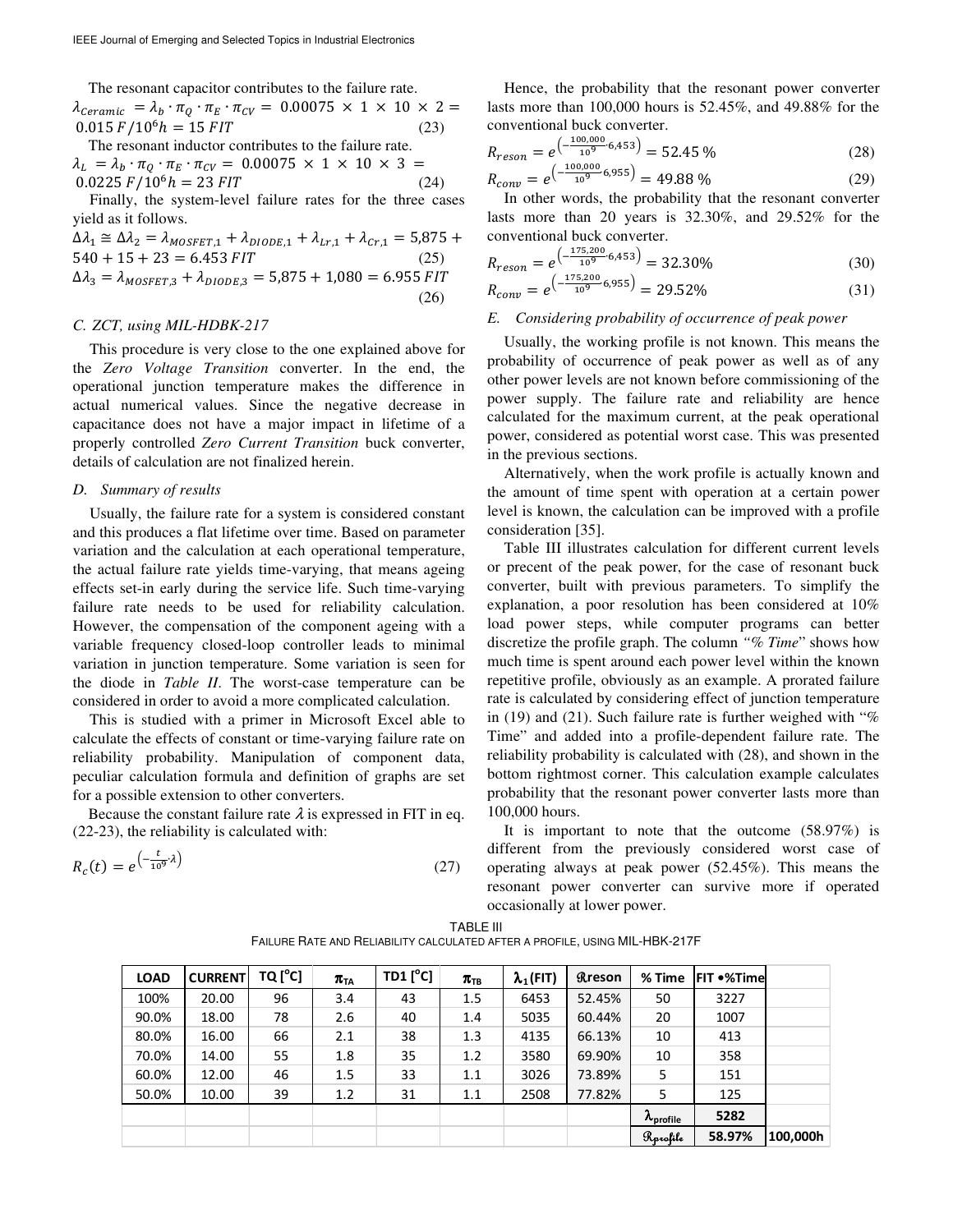#### VI. CONCLUSION

This paper studies the effect of parameter variation for ZVT or ZCT resonant buck converters in estimation of lifetime and reliability probability. A variation of inductance, capacitance, or both, produces a change in the output voltage of the converter. The resonant buck converter keeps the output voltage constant with a variation of the switching frequency based on a closed loop control. While this is designed in for keeping the voltage constant, it also helps regulating the junction temperature and using a constant failure rate in calculation.

The paper reviews manufacturer and technology data to assess the ageing and post-shock variation of parameters for passive components (capacitors and inductances) to be used within resonant converters. This information is used along a temperature evaluation for an estimation of the lifetime.

A dataset is considered herein as example and a full estimation process for reliability performance is presented based on the MIL-HBK-217F standard. It is concluded that parameter variation must be fully understood and taken into consideration during the design phase. Otherwise, a deterioration of reliability performance yields and the probability of long-time survival can be reduced.

Using reliability standards may be counter-intuitive to a "hands-on" engineer. Data tables from these standards have gathered data from experiment to provide an *empirical (or experimental) probability*. This is an "estimate" that an event will occur based upon how often the event occurred after collecting data from an experiment in a large number of trials. Using these standard tables for a given converter provides a statistical model based on widely accepted previous experiment. Thus, an *empirical probability* is achieved for any peculiar case with the expectations this is approaching the *theoretical probability.* The Law of Large Numbers (called Bernoulli's Theorem) states: "If an experiment is repeated a large number of times, the experimental or empirical probability of a particular outcome approaches a fixed number as the number of repetitions increases. This fixed number is the *theoretical probability.*"

While the resonant power converters are using ceramic capacitors discussed in this paper, reliability of other power converters may be more dependent on electrolytic or polymer capacitors since these cannot benefit from ceramic capacitors. While a calculation based on MIL and FIDES are not unlike the ceramic case, the method based on *International Electrotechnical Commission*'s TR62380 covers better parameters of the new technologies, like polymer capacitors.

Manufacturers usually define lifetime when 50% of products stop working and use statistically models to identify the reliability probability for this. Reliability probability is calculated with a failure rate, and a proper estimation should consider a time-varying failure rate to include variation due to ageing and post-shock effects.

Based on this study, the following new directions that can advance state of the art knowledge are depicted:

- Using a combination of computer analysis and standards' tables, the lifetime and reliability probability can become an additional criterium (additional to energy savings and cost) for choosing converter solutions.
- Introduction of new technologies for passive components (like polyester capacitor) can better be appreciated with a proper system-level reliability analysis.
- The calculation methods presented herein can be used for real-time reliability evaluation of power converters with irregular profile operation, for better maintenance scheduling or cost reduction.
- Development of computer tools for quick investigation of the design decisions.

#### ACKNOWLEDGMENT

The Authors would like to thank, Dr. Hua Jin, President of PowerSim Inc. (the producer of PSIM) for his recommendations in defining the thermal analysis model.

#### **REFERENCES**

- [1] M. G. Pecht, F. R. Nash, "Predicting the Reliability of Electronic Equipment," In *Proceedings of the IEEE*, vol. 82, pp. 992-1004, 1994.
- [2] E. Wolfgang, L. Amigues, N. Seliger, G. Lugert, "Building-in Reliability into Power Electronic Systems", *ECPE Workshop*, pp.246-252, 2008.
- [3] H. Calleja, F. Chan, "Reliability: A Neglected Topic in the Power Electronics Curricula", *Journal of Power Electronics*, Vol. 10, No. 6, November 2010, pp.660-666.
- [4] F. Blaabjerg, "Power Electronics and Reliability in Renewable Energy Systems", *IEEE IECON Keynote Speaker*, Montreal, Canada, 2012.
- [5] I. Waseem, M. Pipattanasomporn, S. Rahman, "Reliability benefits of distributed generation as a backup source", *IEEE Power & Energy Society General Meeting*, PES '09, pp.1-9, 2009.
- [6] Kaplar, R., Marinella, M., Brock R., "Stress Testing of Semiconductor Power semiconductor transistors for PV Inverter Applications at Sandia National Laboratories", *Utility-Scale Grid-Tied PV Inverter Reliability Workshop*, Sandia Laboratories, 2011.
- [7] S. E. De León-Aldaco; H. Calleja; F. Chan; H.R. Jiménez-Grajales, "Effect of the Mission Profile on the Reliability of a Power Converter Aimed at Photovoltaic Applications—A Case Study", *IEEE Transactions on Power Electronics,* Volume: 28, Issue: 6, Pages: 2998 – 3007, 2013.
- [8] D. Zhou; H.Wang; F. Blaabjerg, "Mission Profile Based System-Level Reliability Analysis of DC/DC Converters for a Backup Power Application", *IEEE Transactions on Power Electronics* , Volume: 33, Issue: 9, Pages: 8030 – 8039, 2018.
- [9] D. Zhou, G. Zhang and F. Blaabjerg, "Optimal Selection of Power Converter in DFIG Wind Turbine with Enhanced System-Level Reliability," in *IEEE Transactions on Industry Applications*, vol. 54, no. 4, pp. 3637-3644, July-Aug. 2018.
- [10] Dan Butnicu, Dorin O. Neacșu, "A Case Study for Reliability Evaluation of an External Computer Power Supply", *Electric Power Components and Systems Journal, Taylor and Francis Group*, Volume 47, issue 4-5, pp. 444–455, 2019.
- [11] L. F. Costa, G. Buticchi and M. Liserre, "Highly Efficient and Reliable SiC-Based DC–DC Converter for Smart Transformer," in *IEEE Transactions on Industrial Electronics*, vol. 64, no. 10, pp. 8383-8392, Oct. 2017.
- [12] H. Chen, S. Xu and S. Cui, "Reliability Evaluation for Power Converter of SRM on Fault-tolerate Capability and Thermal Stress," accepted for publication (early access) in *IEEE Transactions on Industrial Electronics*.
- [13] Anon., MIL-HDBK-217F = Military Handbook Reliability Prediction of Electronic Equipment*,* original copy of 1990, (with subsequent revisions).
- [14] Anon., "IEC TR 62380, Reliability data handbook, Universal model for reliability prediction of electronics components, PCBs and equipment", at https://webstore.iec.ch/preview/info\_iec62380%7Bed1.0%7Den.pdf; 2004.
- [15] Stefanie Bourbouse, "Introduction to the FIDES method in the frame of its application to Space",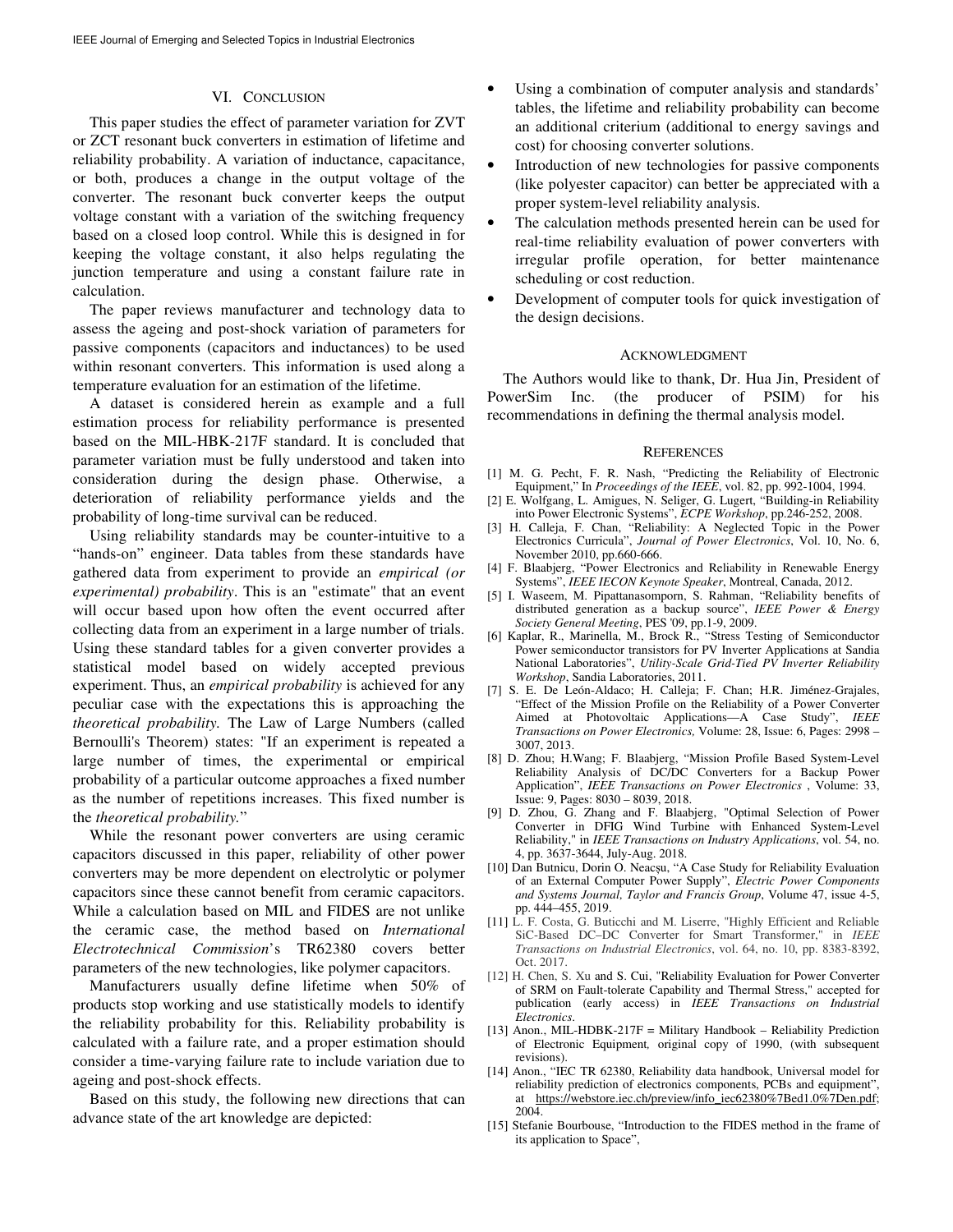at https://nepp.nasa.gov/workshops/etw2019/talks/0619WED/1630%20- %20Bourbouse%20-%20NEPP\_2019\_FIDES.pdf

- [16] Alena Pietrikova, Magdaléna Bujalobokova, Juraj Bansky, "Reliability Evaluation Procedure of Thick Film Inductors Manufactured by Various Techniques", *Acta Electrotechnica et Informatica,* No. 3, Vol. 6, 2006, Kosice, Slovak Republic, pp.1-5.
- [17] J.Kindmark and F. Rosen, "Powder Material for Inductor Cores, Evaluation of MPP, Sendust and High flux core characteristics", *Master of Science Thesis,* Chalmers University of Technology, Geoteborg, Sweden, 2013.
- [18] Anon., "*Notes on Thermal Aging in Inductor Cores*", Coilcraft Corporation, Document 1192-1 Revised 05/14/2014.
- [19] E. Overton, A. N. Hammoud , E. D. Baumann and I. T. Myers, "Thermal Aging Effects on the Electrical Properties of Film and Ceramic Capacitors", *1993 Electrical/Electronics Insulation Conference*, 1993.
- [20] Anon., Application note AN0006, "Capacitance Ageing of Ceramic Capacitors, Explanation of the natural ageing process resulting in logarithmic loss of Capacitance", *Technical report Knowles,* 2006.
- [21] Anon., "Ceramic capacitor aging made simple", *Johanson Dielectrics Inc, Technical report,* 2012.
- [22] Anon., "Circuit's designer notebook Dielectric ageing phenomena", available at

https://atceramics.com/userFiles/uploads/pdfs/dielectric\_aging.pdf

- [23] J. Huang, L. Mei, and C. Gao, "Life Prediction of Tantalum Capacitor Based on Gray Theory Optimization Model,", *IEEE Int'l Conf. on Quality and Reliability,* Sept. 2011, pp. 166-171.
- [24] A. Gupta, O.P. Yadav, D. DeVoto, J. Major, "A Review of Degradation Behavior and Modeling of Capacitors", *National Renewable Energy Laboratory NREL/CP-5400-71386,* Internet report, 2018, https://www.nrel.gov/docs/fy19osti/71386.pdf.
- [25] M. Makdessi, A. Sari, P. Venet, P. Bevilacqua and C. Joubert, "Accelerated Ageing of Metallized Film Capacitors Under High Ripple Currents Combined with a DC Voltage," in *IEEE Transactions on Power Electronics,* vol. 30, no. 5, pp. 2435-2444, May 2015.
- [26] J. Marcos-Acevedo, E. Soto-Campos, S. Fernandez-Gomez, "Analysis of the degradation of the static characteristics of aged discrete and monolitic components," *9th International Conference on Reliability, Maintainability and Safety (ICRMS),* Guiyang, June 2011.
- [27] He Huang, Alexandre Boyer, Sonia Ben Dhia, "Passive device degradation models for a electromagnetic emission robustness study of a buck DC-DC converter*", EMC Europe 2015*, August 2015, Dresden, Germany, pp.1-6.
- [28] H. Valipour, M. Fotuhi Firouzabad, G. Rezazadeh and M. R. Zolghadri, "Reliability comparison of two industrial AC/DC converters with resonant and non-resonant topologies," *The 6th Power Electronics, Drive Systems & Technologies Conference* (PEDSTC2015), Tehran, 2015, pp. 430-435.
- [29] O. Knecht, D. Bortis, J.W. Kolar, "ZVS Modulation Scheme for Reduced Complexity Clamp-Switch TCM DC–DC Boost Converter", *IEEE Transactions on Power Electronics*, vol. 33, no. 5, May 2018, pp.4204- 4216, 2018.
- [30] D.O. Neacsu, "Switching Power Converters", *CRC Press,* 2013.
- [31] C. Oeder, M. Barwig and T. Duerbaum, "Estimation of power semiconductor transistor losses in resonant converters based on datasheet information," *2016 18th European Conference on Power Electronics and Applications* (EPE'16 ECCE Europe), Karlsruhe, 2016, pp. 1-9. doi: 10.1109/EPE.2016.7695275.
- [32] D.O. Neacșu, Dan Butnicu, "On the Reliability Performance Degradation due to Misalignment of Zero Voltage Transition Resonant Converter Operation", *The Bulletin of IPI, Electrotechnic-Energetic-Electronics Section, Romania,* Vol. 65 (69), nr.2, 2019, pp. 69-87.
- [33] Anon., PSIM webpage, October 2019.
- [34] D. Butnicu, "A Reliability Comparison between Disrupting eGaN-FET and Cutting Edge Silicon MOSFET Devices in POL Buck Converters" *2019 International Symposium on Signals, Circuits and Systems, ISSCS*, Iasi, July 2019.
- [35] Allan Webber, "Calculating FIT for a Mission Profile", *Texas Instruments Application Report,* SPRABY3–March 2015.

# **APPENDIX Demonstration of equation 7**

Calculation and notations follow Fig. 2.

When the power semiconductor transistor *Q* is turned-off, the current diverges from power semiconductor transistor into the resonant capacitor, and its voltage increases linearly:

$$
v_{c_r}(t) = \frac{l_L}{c_r} \cdot t \tag{A1}
$$

The buck diode *D* sees a cathode-anode voltage of:

$$
v_D(t) = E - \frac{I_L}{c_r} \cdot t \tag{A2}
$$

A positive voltage turns-on the output diode *D* and the load current gets re-routed from resonant capacitor to the buck diode. The time interval in between the turn-off of the transistor and before the diode turns-on can be calculated with

$$
t_1 = \frac{E}{l_L} \cdot C_r \tag{A3}
$$

For unified design, the components  $(L_r \text{ and } C_r)$  added to the circuit for the resonant swing, can be characterized collectively with a resonant frequency  $f_r$  and a characteristic impedance *Zr*.

$$
f_r = \frac{1}{T_r} = \frac{1}{2 \pi \sqrt{L_r \cdot C_r}}\tag{A4}
$$

$$
Z_r = \sqrt{\frac{l_r}{c_r}}\tag{A5}
$$

This can be used along (A3) to produce (A6).

$$
t_1 = \frac{E}{l_L} \cdot C_r = \frac{E}{l_L} \cdot \frac{1}{\omega_r \cdot z_r} \tag{A6}
$$

This time interval has to be smaller than the power semiconductor transistor period of the buck converter so that the average of the voltage pulses and the harmonic content are not changed. Both components, *L<sup>r</sup>* and *Cr,* have to be selected to match this design rule.

While the load current passes through the buck diode and the power semiconductor transistor remains in the *off* state, the input voltage *E* equals the sum of voltage drop across *Lr* and *Cr*.

$$
L_r \cdot C_r \cdot \frac{d^2 v_{C_r}(t)}{dt^2} + v_{C_r}(t) = E \tag{A7}
$$

As explained, the buck diode turned-on when the voltage across the resonant capacitor equaled *E*. During the conduction of the buck diode, the voltage across the resonant capacitor  $C_r$  increases from  $E$  to a peak value, then decreases to zero, after a sinusoidal law:

$$
v_{c_r}(t) = E + Z_r \cdot I_L \cdot \sin[\omega_r \cdot (t - t_1)] \tag{A8}
$$

The peak of the capacitor voltage can also be considered as the maximum voltage drop across the power semiconductor transistor, that is:

$$
v_{c_r(max)} = E + Z_r \cdot I_L \tag{A9}
$$

The moment of time when voltage across *C<sup>r</sup>* capacitor reaches zero yields:

$$
t_2 = t_1 + \frac{1}{\omega_r} \left[ \pi + \arcsin\left(\frac{E}{z_r \cdot l_L}\right) \right]
$$
 (A10)

This time interval is the minimum duration of the off-state for the main power semiconductor transistor. At this moment  $t_2$ , the current through  $L_r$  and  $C_r$  yields:

$$
i_{Cr}(t_2) = i_{Lr}(t_2) = -I_L \cdot \sqrt{\left[1 - \left[\frac{E}{Z_r \cdot I_L}\right]^2\right]}
$$
(A11)

The buck diode is seeing the sum of the current through the resonant circuit and the load current.

$$
i_D(t_2) = I_L + I_L \cdot \sqrt{\left[1 - \left[\frac{E}{z_r \cdot I_L}\right]^2\right]}
$$
(A12)

After  $t_2$ , the voltage across the resonant capacitor  $C_r$  tends to negative values. This turns-on the anti-parallel diode which re-routes the circulation of the current until the resonant circuit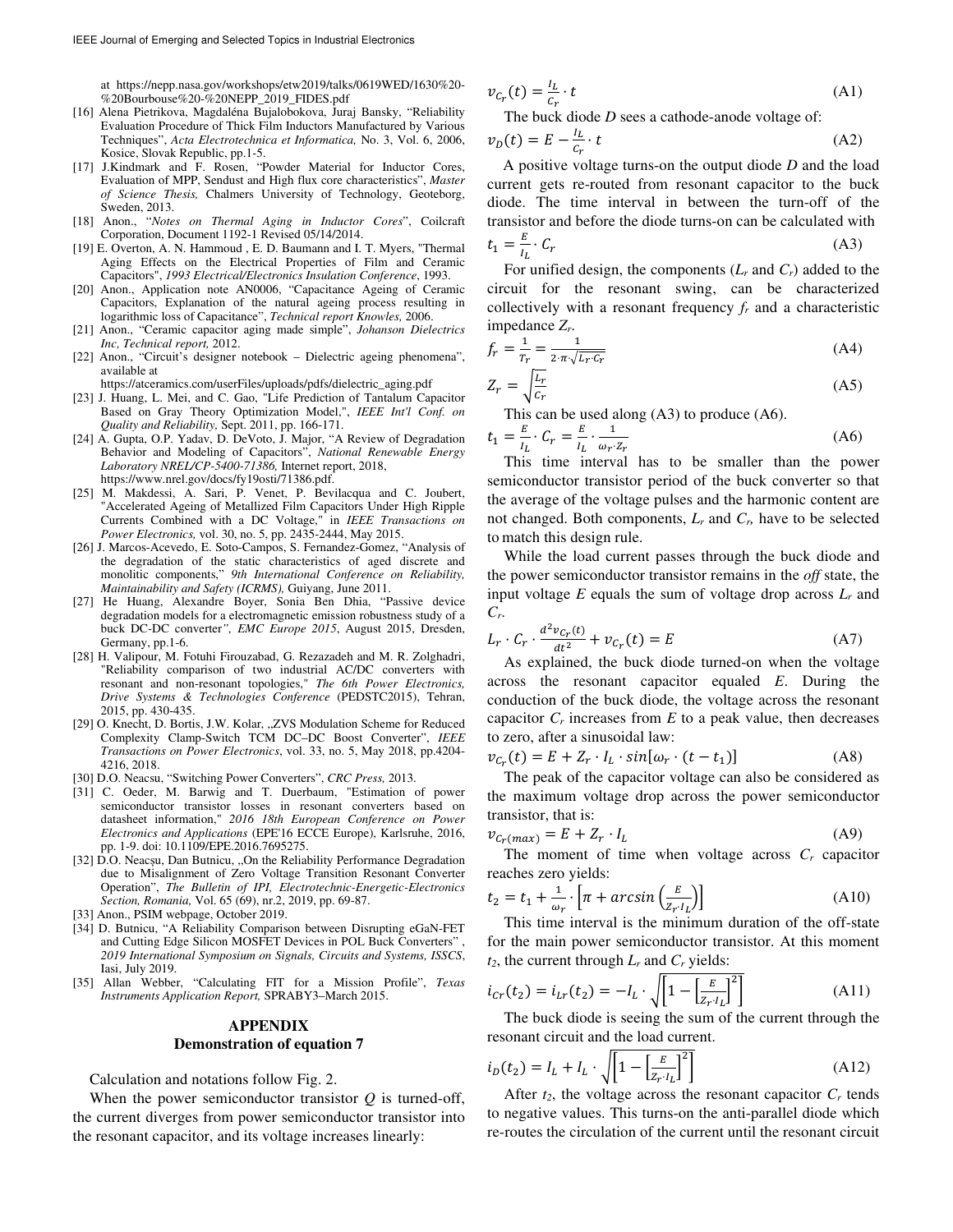energy is discharged. Since both diodes are in conduction, the voltage across the  $L<sub>r</sub>$  is maintained constant and equal to converter's input voltage. A constant voltage drop across *L<sup>r</sup>* means a linear variation for the current:

$$
i_Q(t) = i_{Lr}(t) = \left[ -I_L \sqrt{\left[1 - \left(\frac{E}{Z_r \cdot I_L}\right)^2\right]} \right] + \frac{E}{L_r} \cdot (t - t_2) \quad (A13)
$$

The current through the buck diode *D* yields as the algebraic sum of the current through the resonant circuit and the load current.

$$
i_D(t) = I_L \cdot \left[1 + \sqrt{\left[1 - \left(\frac{E}{Z_T \cdot I_L}\right)^2\right]}\right] + \frac{E}{L_T} \cdot (t - t_2) \tag{A14}
$$

The main power semiconductor transistor should not be turned-on before resonant circuit energy is discharged. The moment of time *t3* when the current through the resonant inductor and the anti-parallel diode reaches zero yields:

$$
t_3 = t_2 + \frac{1}{\omega_r} \cdot \frac{z_r \cdot t_L}{E} \cdot \sqrt{1 - \left[\frac{E}{z_r \cdot t_L}\right]^2}
$$
 (A15)

A correct design implies the off-state of the power semiconductor transistor needs to match the time interval between  $t_1$  and  $t_3$ . A turn-on command produces a current circulation through the resonant inductor  $L_r$  and the output diode. Because the output diode is still in conduction, the voltage across the resonant inductor  $L<sub>r</sub>$  equals the input voltage *E*. The current will maintain the linear variation from zero to the load current *I<sup>L</sup>*.

$$
i_D(t) = I_L \cdot \left[1 + \sqrt{\left[1 - \left(\frac{E}{Z_r \cdot l_L}\right)^2\right]}\right] + \frac{E}{L_r} \cdot (t - t_2) \tag{A16}
$$

The current through the buck diode will eventually reach zero at a moment of time *t4*.

$$
t_4 = t_3 + \frac{1}{\omega_r} \cdot \frac{z_r \cdot I_L}{E} = t_2 + \frac{1}{\omega_r} \cdot \frac{z_r \cdot I_L}{E} \cdot \left[1 + \sqrt{\left[1 - \left[\frac{E}{z_r \cdot I_L}\right]^2\right]}\right]
$$
(A17)

After the moment *t*4, the load current passes through the power semiconductor transistor and the resonant inductor *Lr*. The power semiconductor transistor can be turned-off at any moment after  $t_4$ , and the entire operation is repeated cyclically.

Within a conventional, hard-switched buck converter, the moments when the power semiconductor transistor is switched between on and off states are defined based on the duty cycle required to produce a certain output voltage. For a resonant converter, additional limits for operation are imposed to maintain either zero-voltage or zero-current capability. Such limits are governed herein by the instants *t2* and *t4* as calculated above. Their values are dependent on  $L_r$  and  $C_r$  as well as on the load current and converter's input voltage.

Passive components are considered with constant parameters in conventional design process. In most design cases, the load current becomes the only variable parameter during the operation of the power stage. The *ZVT* resonant circuit works appropriately when the following constraint is respected.

$$
Z_r \cdot I_L \ge E \tag{A18}
$$

Equations (A5) and (A18) are used within a converter design able to guarantee a resonant operation at any current above 40% of the maximum load current.

$$
\sqrt{\frac{L_r}{c_r}} \cdot 0.4 \cdot I_L \ge E \tag{A19}
$$

This design example leads to the nominal values.

$$
\frac{L_r}{c_r} \ge 225 \to L_r = 5 \,\mu H; C_r = 22 \, nF \tag{A20}
$$

Observing waveforms in Fig. 2 allows calculation of the output voltage.

$$
V_{out} = E \cdot \left[1 - \frac{t_{zero}}{T}\right] + E \cdot \frac{1}{2} \cdot \frac{E}{l_L} \cdot \frac{1}{\omega_T \cdot z_r}
$$
 (A21)  
where

$$
t_{zero} = t_4 - t_0 = \frac{E}{l_L} \cdot \frac{1}{\omega_r \cdot z_r} + \frac{1}{\omega_r} \cdot \left[ \pi + \arcsin\left(\frac{E}{z_r \cdot l_L}\right) \right] + \frac{1}{\omega_r} \cdot \frac{z_r \cdot l_L}{E} \cdot \left[ 1 + \sqrt{\left[ 1 - \left[ \frac{E}{z_r \cdot l_L} \right]^2 \right]} \right]
$$



Dorin O. Neacșu (M'95-SM'00) has received the MSc and PhD degrees in Electronics from the Technical University of Iasi, Iasi, Romania, in 1988 and 1994, respectively, and a MSc degree in Engineering Management from Gordon Institute for Leadership, Tufts University, in 2005.

Dorin has been involved with TAGCM-SUT Iasi, Romania, from 1988 to 1990, and with the faculty at Department of Electronics, Technical University of Iasi, Romania, between 1990 and 1999. Following 1999, he was involved with the U.S. industry as an

engineer, consultant, product manager, and project manager, and with U.S. academic activities. Since 2012, Dorin is an Associate Professor with Technical University of Iasi and was a Visiting Associate Professor with Northeastern University, Boston, MA, USA.

Professor Dorin O. Neacșu has organized 9 professional education seminars (tutorials) at IEEE conferences. He has published "*Switching Power Converters – Medium and High Power*", "*Telecom Power Systems", "Automotive Power Systems",* all available at CRC Press/Taylor and Francis. He has received the 2015 "*Constantin Budeanu"* award of the Romanian Academy of Sciences, and the 2018 "*Ad Astra*" award from Romanian Researchers Association. Dorin is an Associate Editor of IEEE Transactions on Power Electronics, Associate Editor of IEEE IES Magazine, Reviewer for IEEE Transactions and Conferences, Member of IEEE committees.



Marcian N. Cirstea (M'97-SM'04) received a degree in electrical engineering in 1990 from Transilvania University of Brasov, Romania, and a Ph.D (1996) from Nottingham Trent University, UK. He is Professor (since 2007) and Head of School of Computing and Information Science at Anglia Ruskin University, Cambridge, UK, after having worked previously for De Montfort University, UK. His research focuses on the use of computer aided design tools and methods applied to digital systems modelling

and rapid prototyping using VHDL and FPGAs, with particular interest in artificial intelligence.

With 30 years of professional experience, he has published one research monograph, one text-book and 150 peer-reviewed papers in these topics and has delivered a number of international tutorials /presentations on electronic systems modeling and FPGA controller Prototyping.

Professor Cirstea is founder and past Chair of the 'Electronic Systems on Chip' Technical Committee of IEEE Industrial Electronics Society, Fellow of the IET and Chartered Engineer (CEng). He is Associate Editor for IEEE Transactions on Industrial Informatics, was Vice-President for Membership Activities in the IEEE Industrial Electronics Society (2013-16) and has chaired a range of IEEE conferences. He has coordinated an European FP6 renewable energy project consortium. In January 2016, his achievements were celebrated through the award of the Doctor Honoris Causa title by Transilvania University of Brasov, Romania.